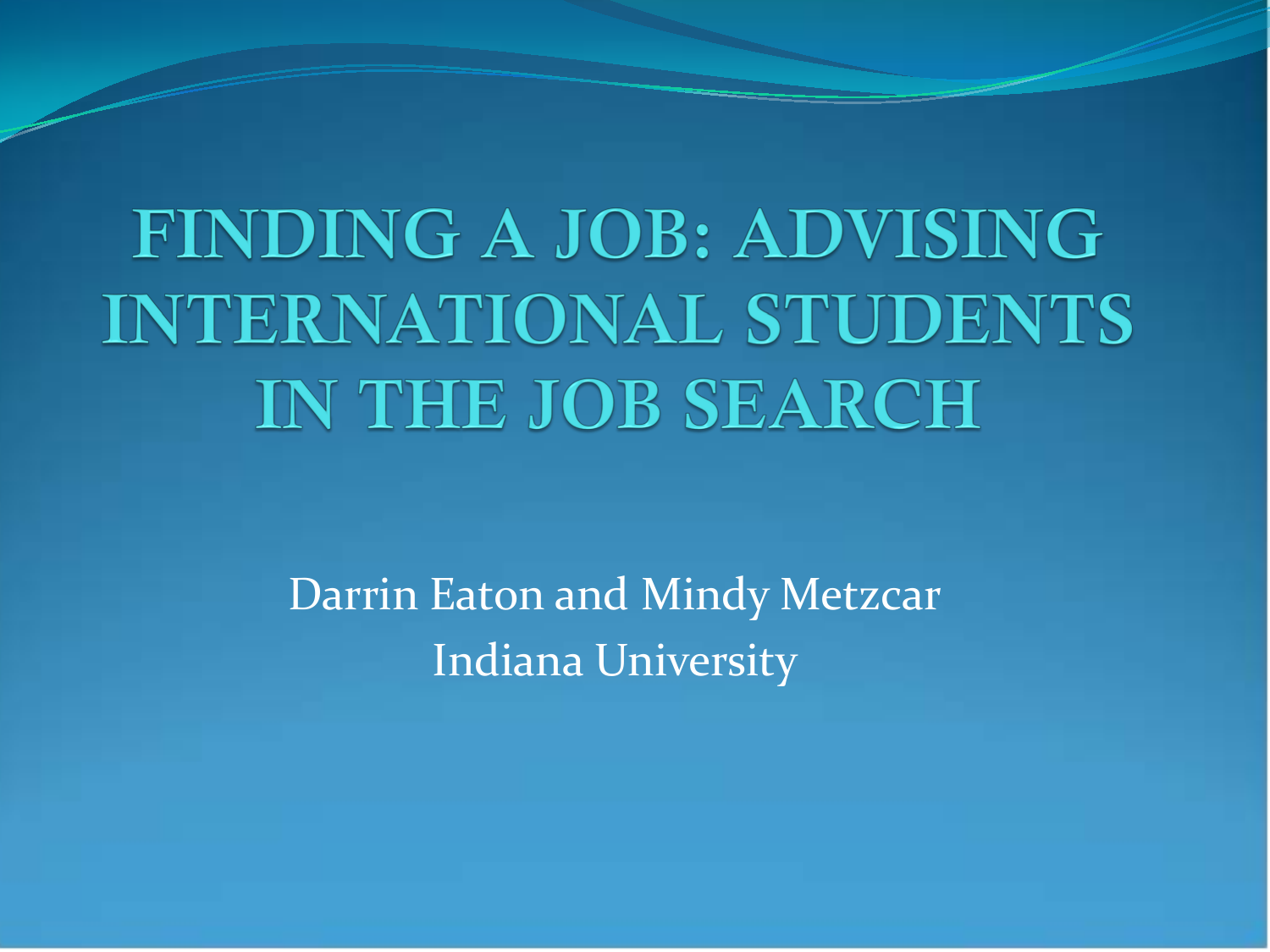### Current Picture of US Employment

### As of May 2010

- 15 million people in the US were unemployed
- 8.8 million people in the US were employed part-time for economic reasons - hours cut or unable to find employment
- 9.7 thousand people, age 16-24 were unemployed
- 8.4 thousand people, age 25+ were unemployed.
- 4.7 thousand people with a bachelor's degree or higher were unemployed, mostly unemployed for 27+ weeks
- 22,125 people, age 16+, foreign born were employed and 2,085 were unemployed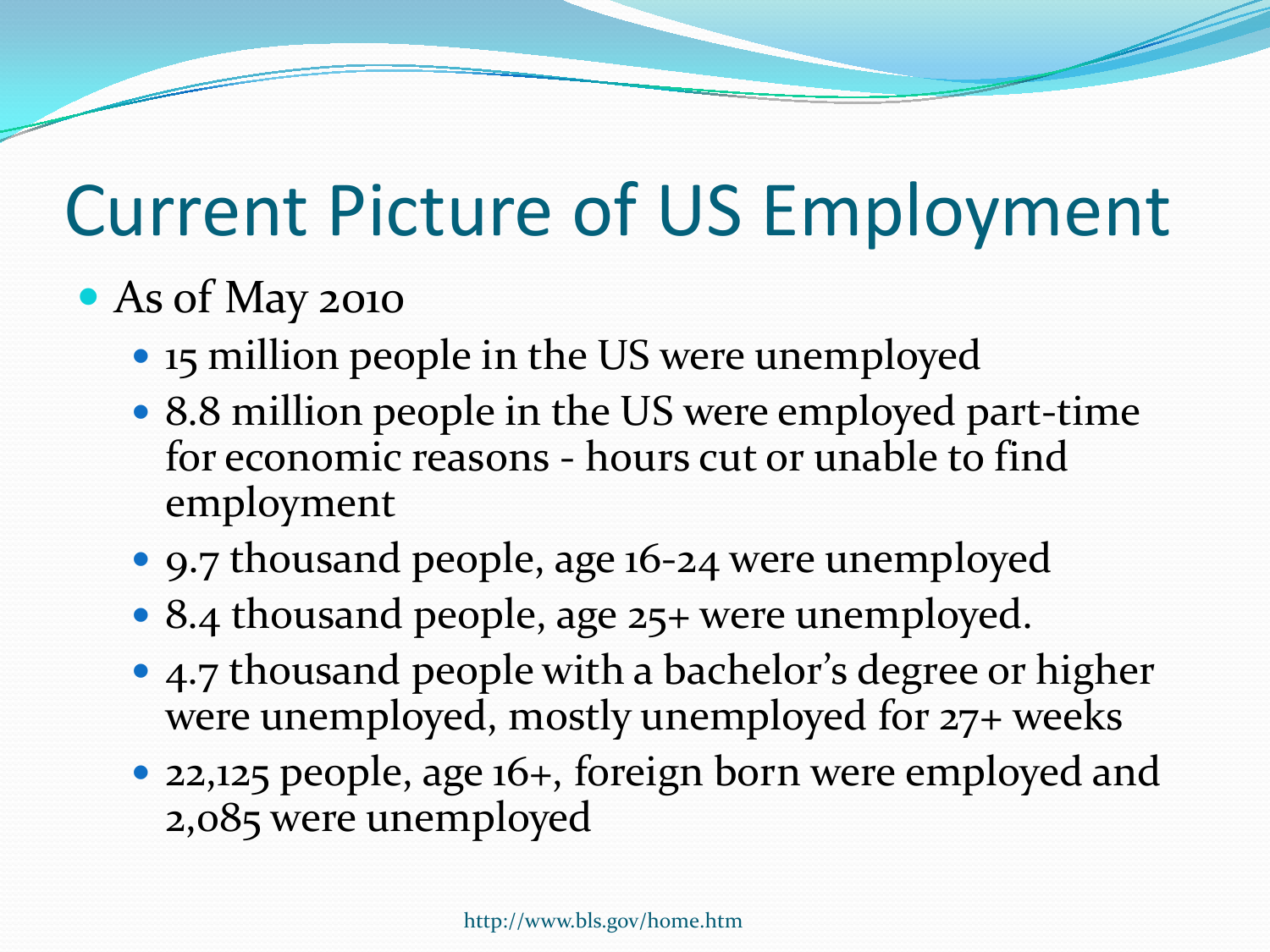### Current Picture of US Employment

- Good news employment is up for 2010 grads:
	- 24.4% of 2010 grads have jobs, up from 19.7% in 2009
	- Fields most likely to receive offers were accounting, business administration, computer science, engineering, and math
	- 27.4% of 2010 grads are looking at grad or professional school as a post-graduation option, up from 25.6% in 2009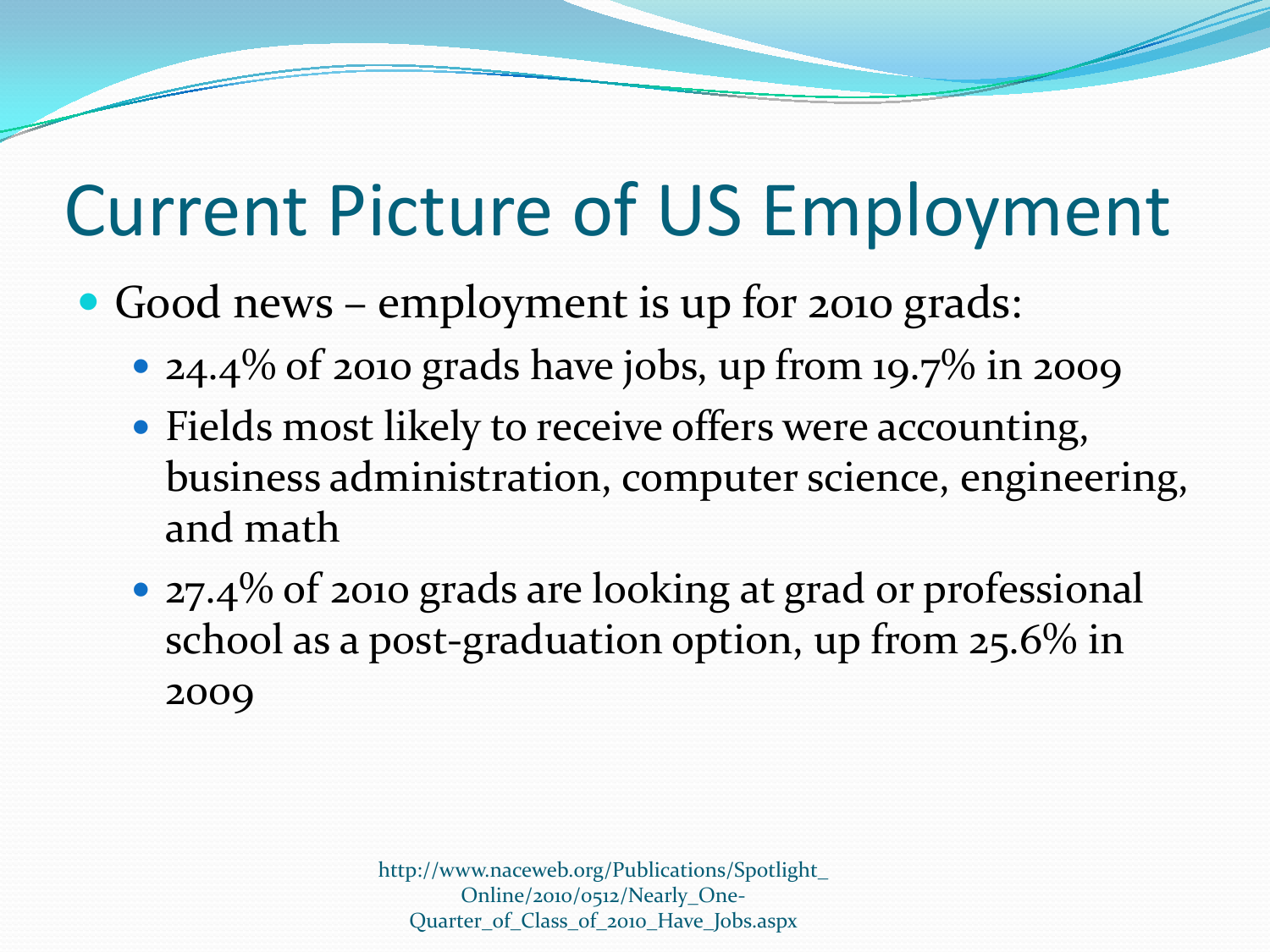# Current Picture of International Students in the US

- 583,959 students in active status in SEVIS
- In Indiana there are 12,125 in active status in SEVIS
- In 2009, the top three fields of study were Business & Management, Engineering, and Physical & Life Sciences (Open Doors, 2010).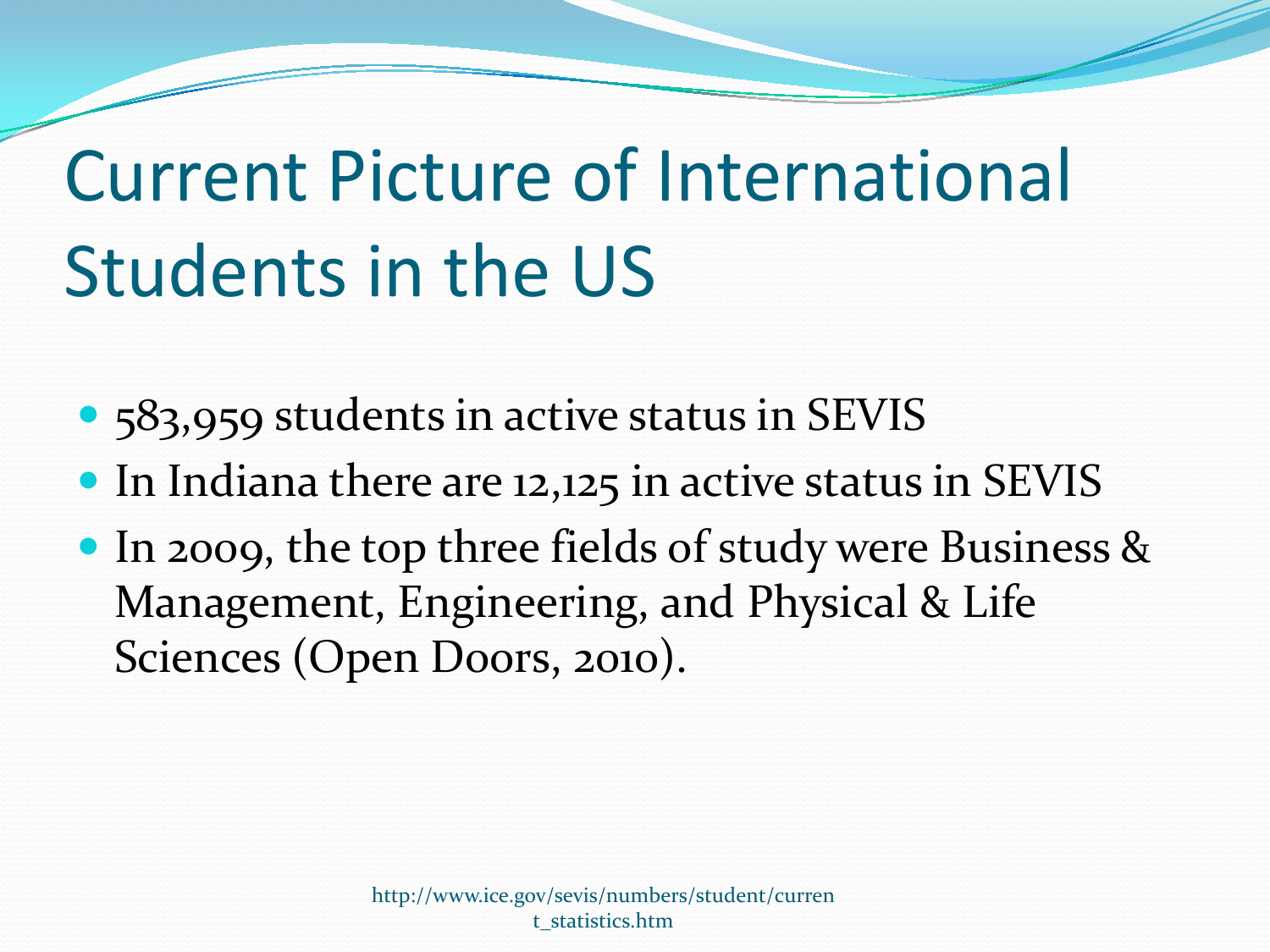# Employment Options for F-1 International Students

- On-campus
- CPT
- OPT
- Economic Hardship

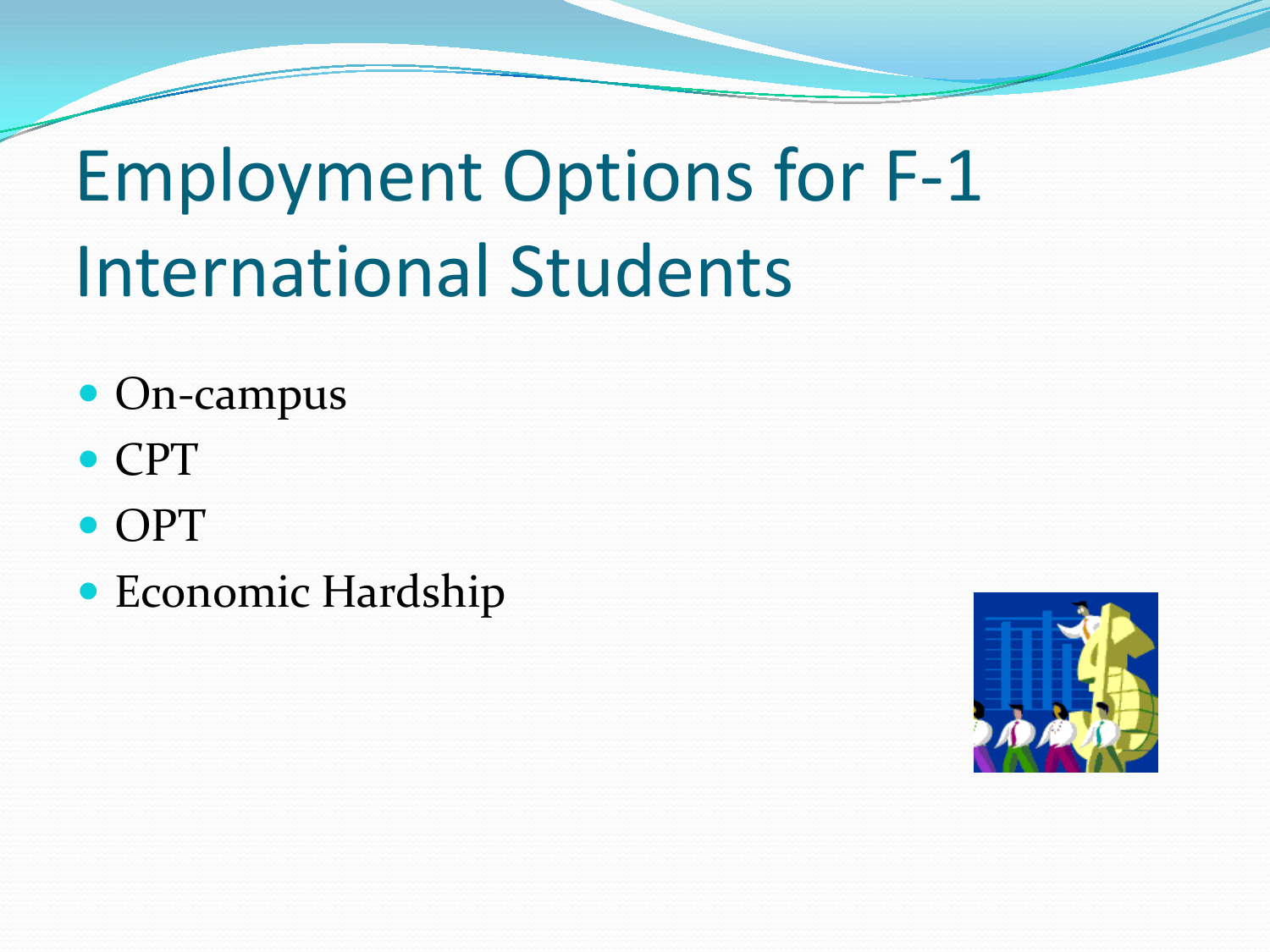### OIS Approach to F-1 Employment

- On-campus
	- Introduced at new student orientation.
	- Direct students to online job postings.
- CPT
	- Introduced at new student orientation.
	- OIS keeps academic advisors on campus informed of regulatory requirements
- $\bullet$  OPT
	- Introduced at new student orientation.
	- Weekly information sessions.
	- Some department specific information sessions.
- Severe Economic Hardship
	- Generally avoided.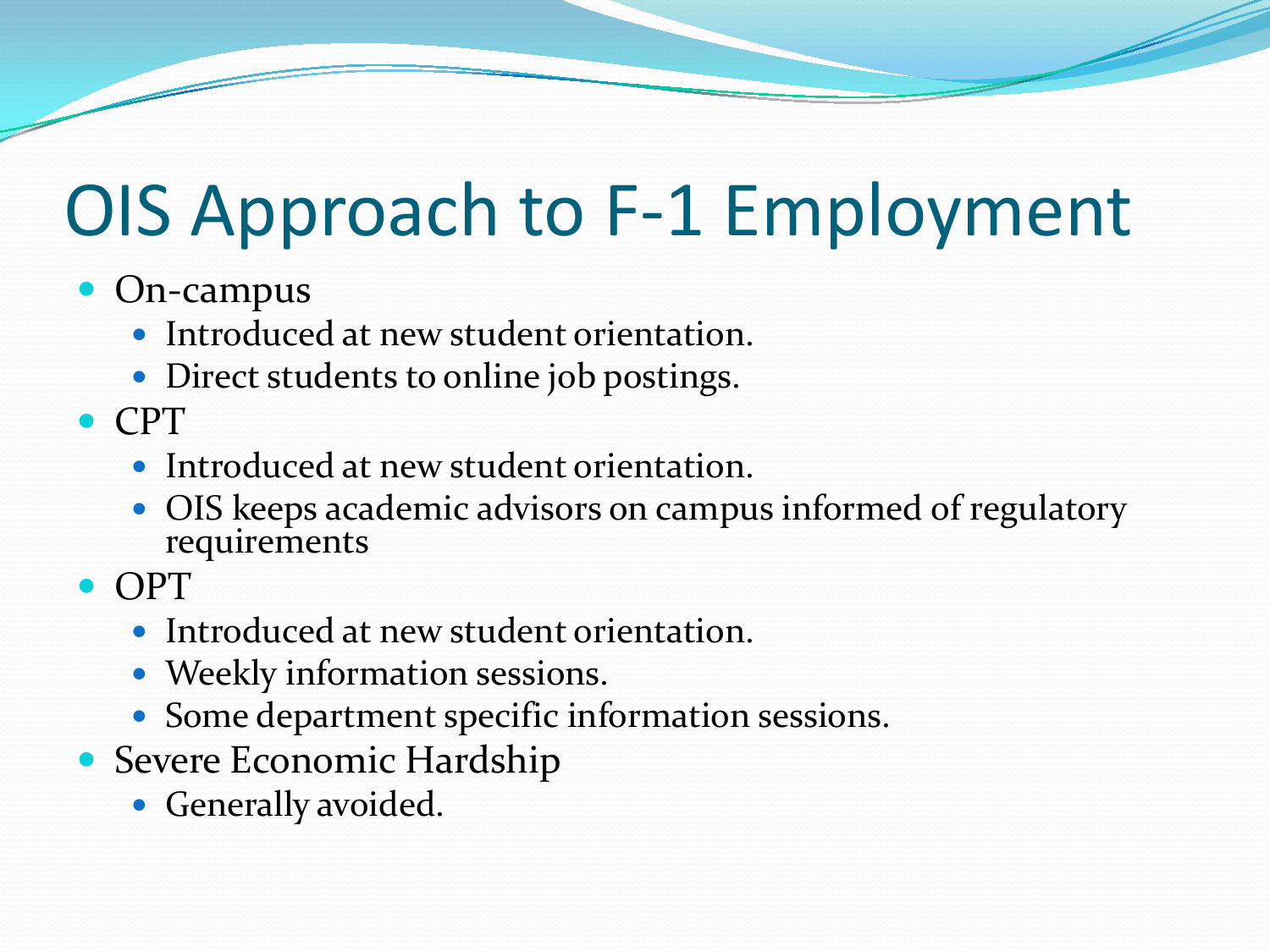# Pre-grad Employment

- For on-campus and CPT experiences we advise/direct students to:
	- Our campuses career services (in-person, websites, courses)
	- Academic advisors/departments who may have listings of jobs
	- Per-semester job fairs and internship fairs
	- Emails from our office about opportunities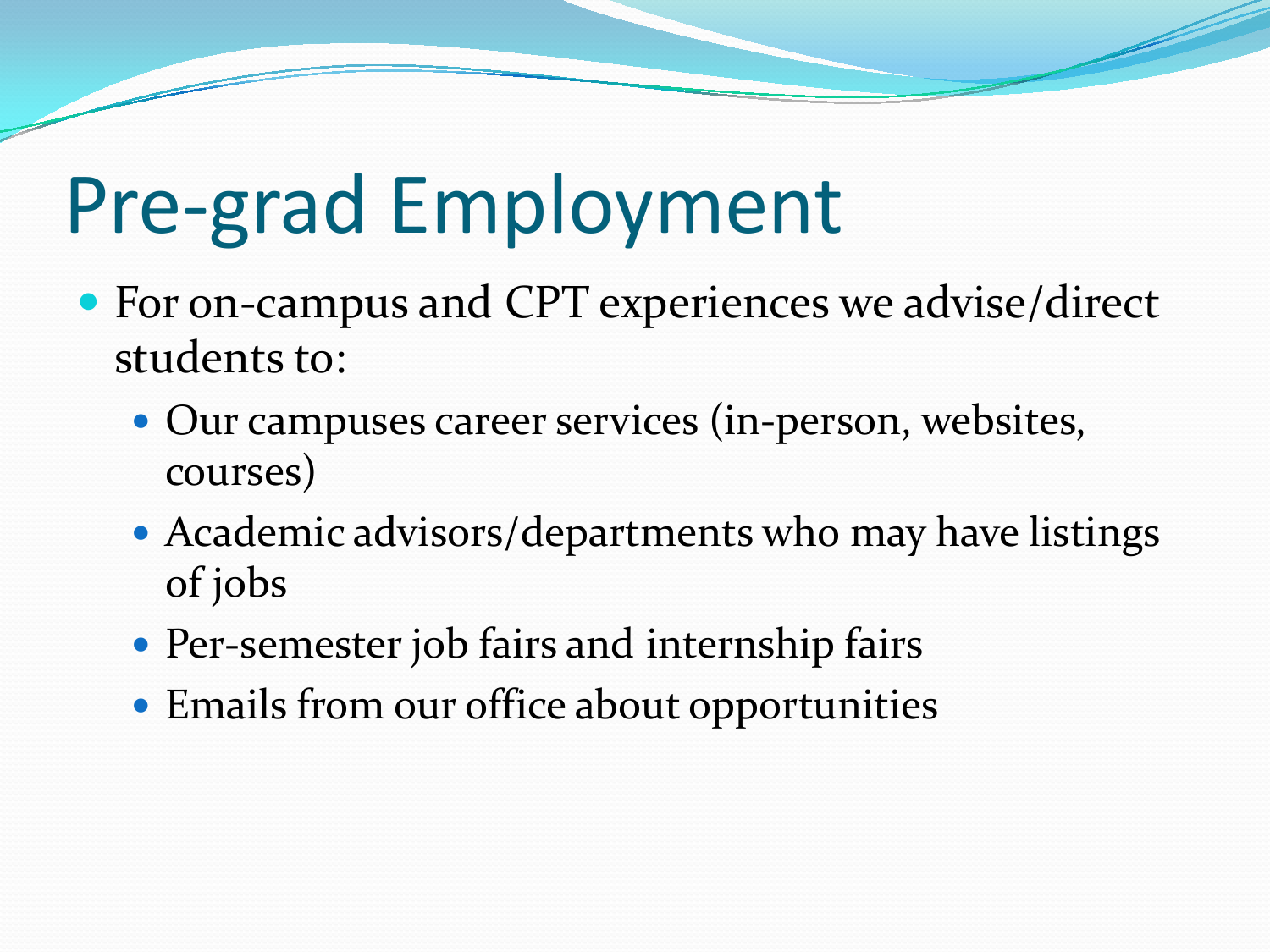# Post-grad Employment

- For OPT employment we advise/direct students to:
	- Attend our OPT information session (moving to online sessions)
	- Provide prospective employers with information on benefits of hiring internationals (a part of our OPT packet)
	- Strategize ways to maintain OPT status:
		- Unpaid work in field of study talk to academic department about opportunities, look for internships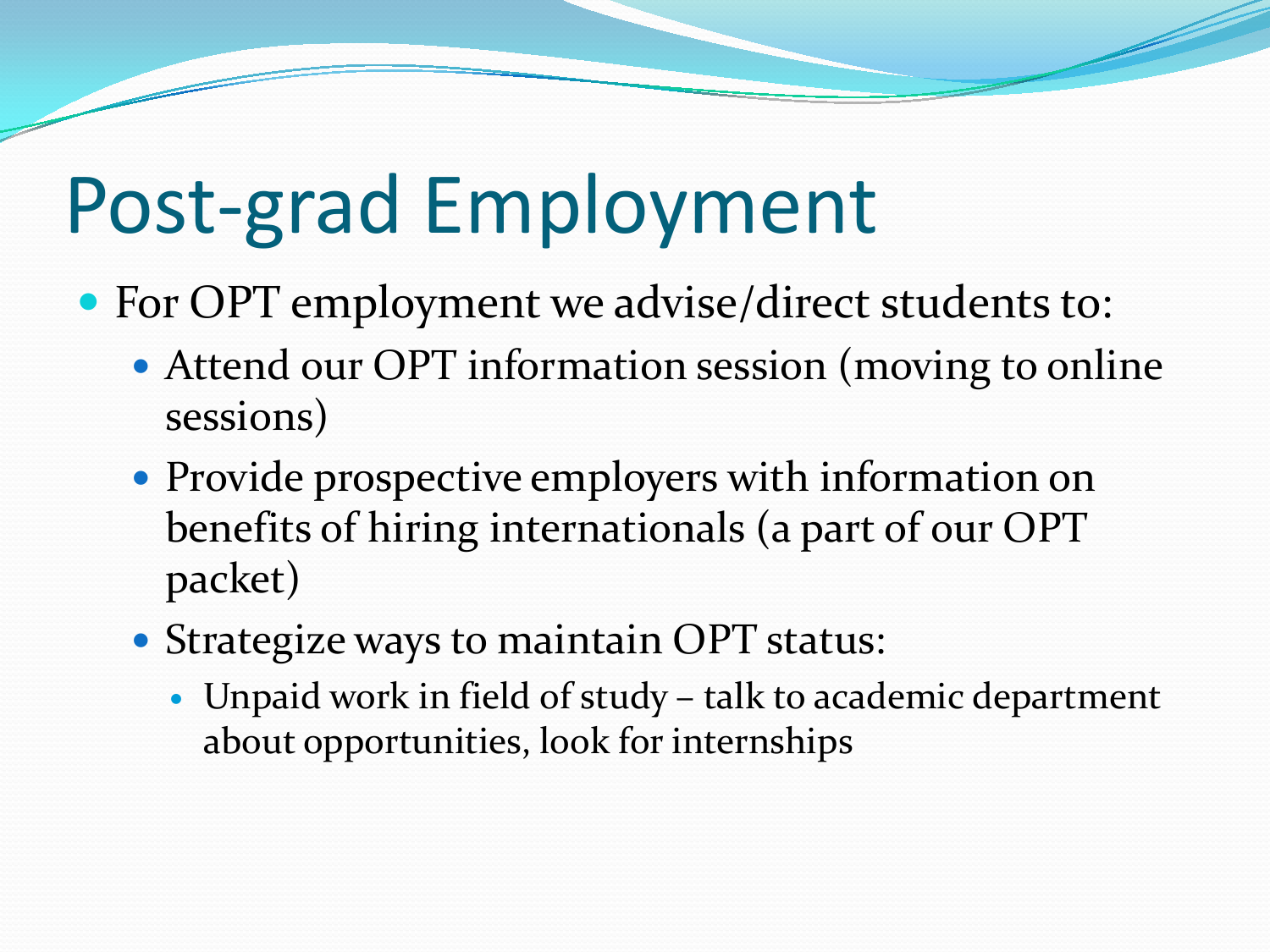Office of International Services, Indiana University

### **Hiring Internationals**

Volume 8, Issue 1

#### Spring 2010

### **Expanding Your Candidate Pool**

#### **Fast Facts**

· 2009-10 Foreign Student Enrollment; 4608\* · Primary Majors:

> Business-30% Performing Arts-7% Computer Sci-5% Social Sciences-7% Education-6%

• Graduating seniors-II% · Projected Internship candidates (grad & undergrad)-up

to 3,000 students \*Represents Bloomington campus only. System-wide enroll-

ment: 6344

Step-by-Step

Include international students in your applicant pool

Interview them just as you would Americans

Ask student about work permission

Rely on the student to obtain the necessary permission

√ Enjoy a productive, dedicated, reliable new professional

Indiana University is attracting and educating a record number of international students. In light of current unemployment figures, hiring these international students would be an effective way to fill open positions with qualified, educated, highly-motivated personnel.

In the 2009-2010 academic year, international student enrollment at Indiana University-Bloomington is at a high of 4,608, an increase of 7% from the previous year. Over 30 percent of these students are in the Kelley School of Business, with the remainder

scattered among all majors. As a group, they perform well in terms of the grades they earn (Undergraduate GPAs averaging 3.1, on a 4-point scale). The skills needed to perform at this level would be an asset to any company.

If your company is thinking globally, these students provide the staffing you need. In Capitalizing on the Global Workforce (1997) Schell & Solomon present six basic characteristics of successful global workers: acceptance, knowledge, positive emotions, lifestyle, interaction and communication. International students fit this profile perfectly. Companies that are globalizing can use student cross-cultural expertise, as well as the personal characteristics that made them successful in the US. If they return to their home countries, businesses will have local contacts at least, on-site overseas employees at best, and international liaisons in any case. It's a win-win situation!

### **Employment Options**

International students are eligible for internships (pre or post-graduation), or short-term employment (up to a year) with virtually no requirements placed upon the employer.

With a little more effort and minimal expense, employers may hire international students for up to six years (in three-year blocks).

If, at any point, the employer wishes to sponsor an international for a more permanent position, that, too, is possible. These transitions from one visa status to another can be seamless, if both employer and employee think ahead. Please see the hiring chart on the next page.

Do you get long-term commitments from your current employees?

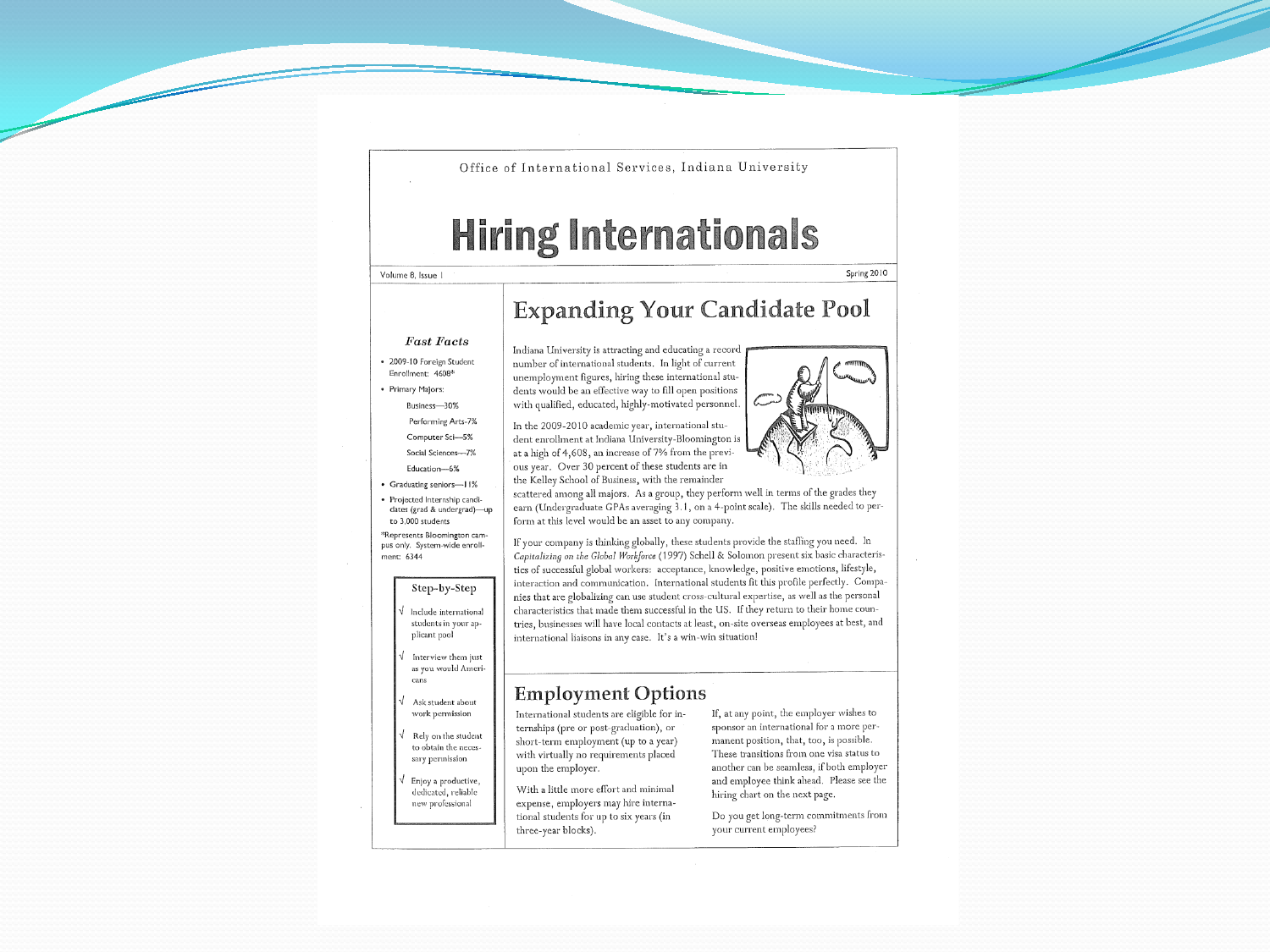HIRING INTERNATIONALS

Visa Regulations Pertaining to Hiring Foreign Nationals

| <b>Employment Type</b>                                            | Maximum Length<br>Of Employment                                                                 | Visa Type                                                                              | Student<br>Eligibility                                                                                          | Employer<br><b>Requirements</b>                                                                                                                                                           |
|-------------------------------------------------------------------|-------------------------------------------------------------------------------------------------|----------------------------------------------------------------------------------------|-----------------------------------------------------------------------------------------------------------------|-------------------------------------------------------------------------------------------------------------------------------------------------------------------------------------------|
| Internships, some research<br>positions, prior to gradua-<br>tion | PT (20 hrs) for unlimited time<br>period, most students<br>0R<br>FT, for $12-18$ months $(I-I)$ | Academic or Curricular<br>Practical Training                                           | Work must relate to a course or<br>satisfy a graduation requirement.<br>Must be related to academic<br>program. | Provide job description and, in<br>some cases, internship<br>evaluations.                                                                                                                 |
| Post Graduation<br>Employment                                     | FT, 12 months<br>FT, 18-36 months for some grad<br>students, cumulative w/above                 | Optional Practical Training (F-1)<br><b>Academic Training</b><br>$( -1)$               | Graduating Students<br>Coursework completed                                                                     | Provide job description.                                                                                                                                                                  |
| Non-immigrant<br>Work Visa                                        | Five years<br>3 yrs., renewable for up to 6<br>years<br>Three years, renewable                  | -1 researcher/professor<br>H-1B (temporary worker)<br>Cap issue<br>TN (NAFTA partners) | Bachelor's degree minimum                                                                                       | F-I's apply to DOL & DHS, may<br>require attorney services; 3-4<br>month process.* No require-<br>ment that Americans be re-<br>cruited or preferred. \$1500 fee<br>J-1;s quick and free! |
| Immigrant Visa                                                    | No limits                                                                                       | Permanent Resident or "Green<br>Card"                                                  | Immigrating students or grads,<br>varies                                                                        | Sponsorship, working thru DOL<br>& DHS, is possible.                                                                                                                                      |

\* Premium processing is now available. For an additional fee of \$1,000, H-1B's can be processed in 2 weeks.

### Valuable Assets

PAGE 2

By completing a course of study at an American institution, international students demonstrate a wide variety of skills. They are completely bilingual, and many speak multiple languages; they have adapted to life in another culture; they

 $\exists x q_1 q_2 q_3 q_4 p_5 q_6 p_6 p_8 p_9 p_6 q_4 p_7$ Internationals propositions worthingle. They चार चात्रकार वाट्यांड तक्का का बाह्य करना की 10. onlined global in imaginal mathes-. David Klassien, Vien Tradition, Alemany

have excelled academically, and have lived independently. They possess a sense of determination and tenaciousness, and, whether they are planning to remain in the US long-term, or return home after gaining significant experience, they are driven to build skills and succeed at the highest levels. They are often wellnetworked in their home countries and can assist companies who are globalizing.

Secondal Report & Suppy Aren't these precisely the qualities you're looking for in your candidates?

### **Indiana University Resources**

Ready to review some international student resumes? Do you have additional questions on the hiring process or visa regulations? We're ready to help!

Contact the appropriate career center (www.indiana.edu/~cppdirs/cppdir.htm) as your first step. Let them know that you would like to include international students in your recruitment process.



VOLUME 8, ISSUE 1

If you have a specific need, contact the Office of International Services (OIS) at 812-855-9086, or Lschrade@indiana.edu about accessing specific nationalities or majors.

Visa questions? If we can't answer your question at OIS, we will refer you to an appropriate source **IMONAUNIVERSITY** of information.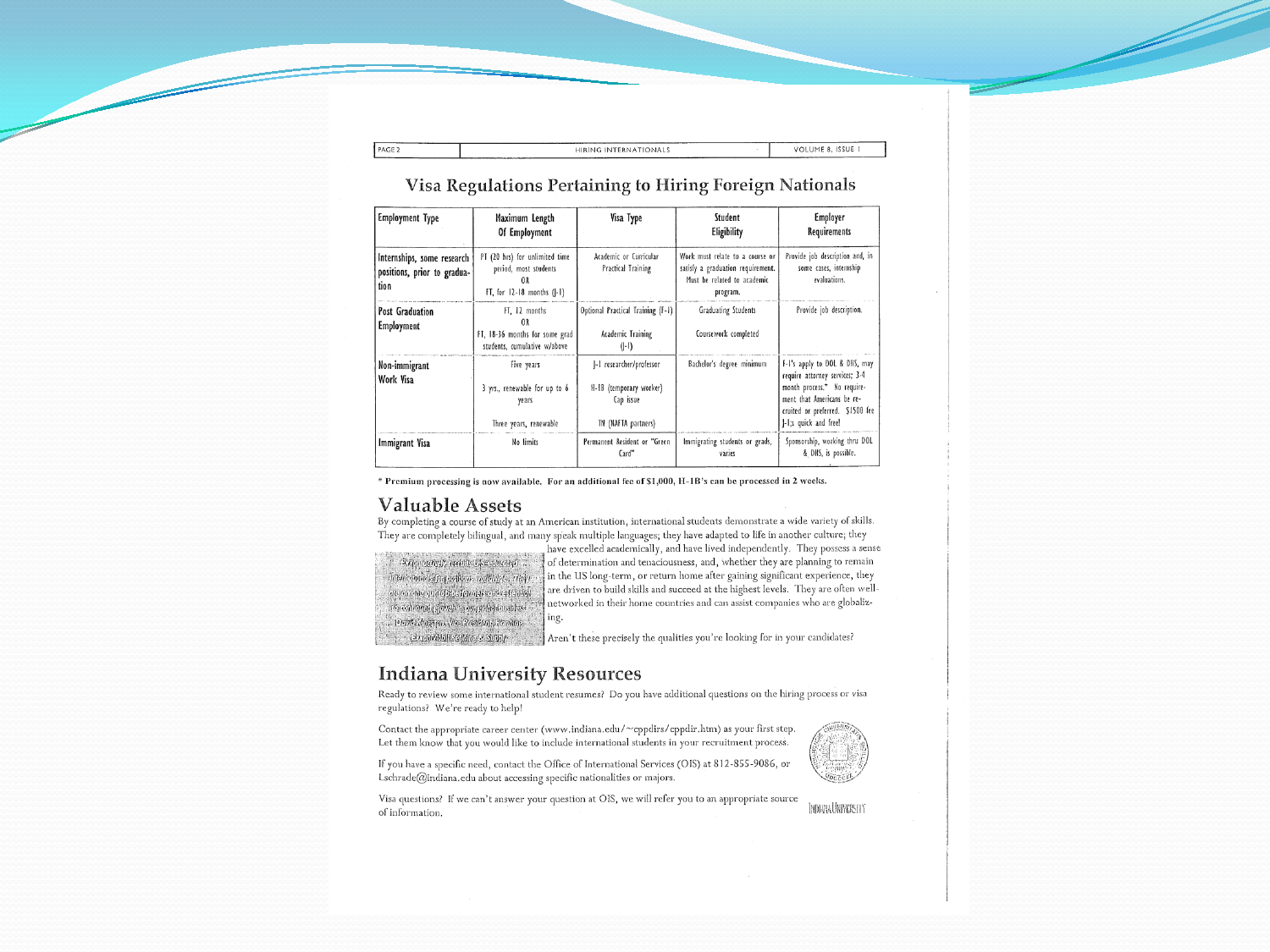# Prepping for the Workforce

- Upcoming half-day workshop on employment
- Other recommendations to our students:
	- Meet with academic advisor often & early
	- If unsure of major/field of study, seek out syllabi from various professors and/or do informational interviews with professors about various majors
	- If interested in various types of work, shadow and/or do informational interviews
	- Utilize new media (Facebook, Twitter, etc.)
	- Remind international students of the benefit of their global perspective they bring to the workforce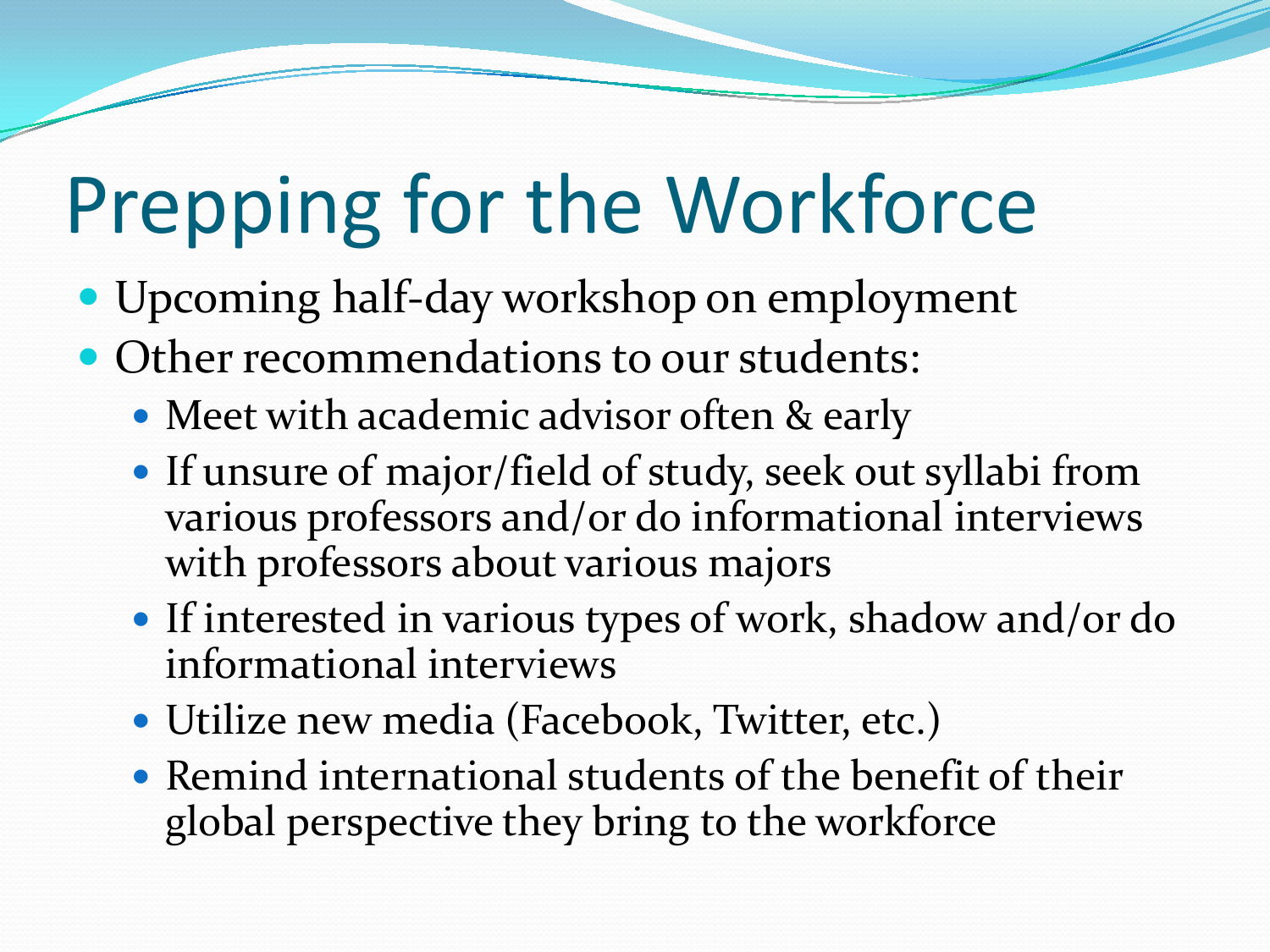# *References*

Bureau of Labor Statistics, US Department of Labor (2010). *Bureau of Labor Statistics News Release*. Retrieved from http://www.bls.gov/news.release/pdf/empsit.pdf.

- Institute of International Education(2010). *Open Doors 2009 Report on International Educational Exchange.* Retrieved from http://opendoors.iienetwork.org/?p=150814.
- Nace (2010). *Nearly one-quarter of class of 2010 have jobs*. Retrieved from

http://www.naceweb.org/Publications/Spotlight\_Online/2010/0 512/Nearly\_One-Quarter\_of\_Class\_of\_2010\_Have\_Jobs.aspx.

U.S. Immigration and Customs Enforcement (2010). *SEVIS by the numbers.* Retrieved from

http://www.ice.gov/sevis/numbers/student/current\_statistics.ht m.